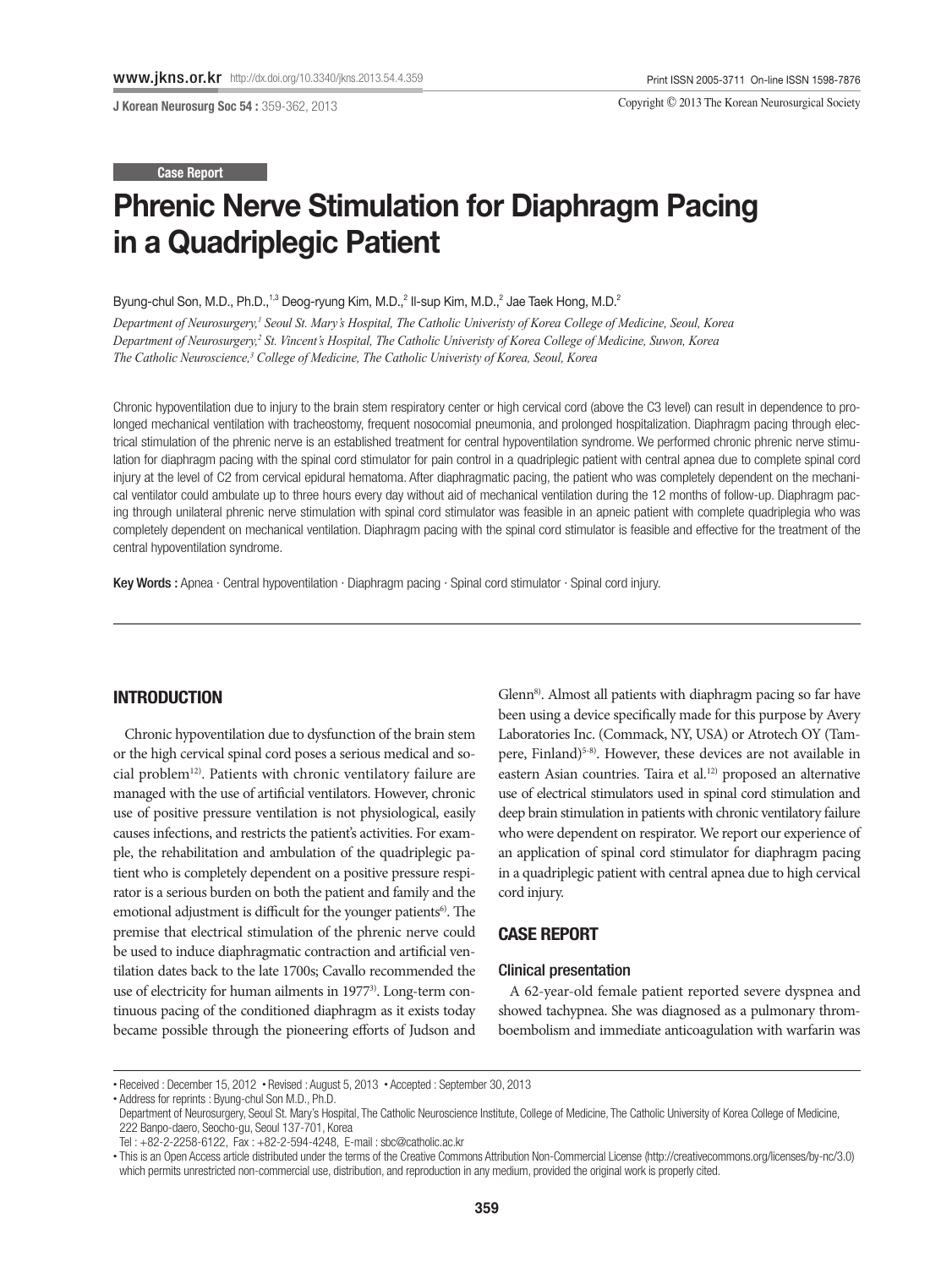started. In the morning two days after anticoagulation, she felt heaviness in both legs and progressive paraparesis. A neurologist evaluated her and requested a lumbosacral magnetic resonance imaging (MRI) of the lumbar spine. While waiting for the MRI, her paraparesis progressively increased and ascended; eventually she became quadriplegic and respiratory distress developed. After checking whole spine MRI, an emergent endotracheal intubation was performed and neurosurgical consultation was taken. On examination, she was alert and no focal



Fig. 1. A : A T2-weighted magnetic resonance imaging (MRI) shows an acute epidural hematoma compressing the cervical spinal cord and causing central apnea and quadriplegia and subsequent development of myelomalacia. B : An MRI taken at postoperative 3 months showing the focal high signal intensity at the C2 level, suggesting focal myelomalacia.



Fig. 2. Intraoperative photographs showing the procedure of phrenic nerve stimulation. A : An intraoperative photograph showing the exposure of the right phrenic nerve and location of the electrode along the course of the phrenic nerve. Note the location of the phrenic nerve over the anterior scalene muscle. The sternocleidomastoideus muscle is retracted medially (white arrow : right phrenic nerve, white arrowhead : the omohyoid muscle, black arrow : the scalenus anterior muscle, black arrowhead : an electrode). B : A drawing of an intraoperative photograph showing the anatomical structures.

cranial nerve sign was observed. However, grade 0 quadriplegia was noticed and tendon reflex was not elicited. An acute epidural hematoma was noted on the high cervical cord (Fig. 1A). After informed consent, an emergent decompression of the cervical cord was performed. Unfortunately, her quadriplegia did not improve after surgery. Moreover, self-respiration was not elicited. Thereafter, she was maintained with artificial ventilation during the following three months in the intensive care unit. During the follow-up, no spontaneous, voluntary respiration was observed and the MRI checked at postoperative 3 months showed a myelomalacia at the C2 level suggesting high cervical cord injury (Fig. 1B). A standard apnea test did not elicit voluntary respiratory effort. After 3 months of artificial ventilation, we decided to perform a trial of diaphragm pacing, and informed consent was taken. An electromyographic examination of the diaphragm was performed for the verification of contraction of the diaphragm.

## Operative procedure

A stimulation lead implantation was performed in right neck under general anesthesia with the head rotated to the left side. Muscle relaxant was not used to monitor intraoperative contraction of the diaphragm. A linear horizontal skin incision about 4 cm was made at 4 cm rostral to the right clavicle, crossing the posterior border of the sternocleidomastoideus muscle. After dissecting the subcutaneous tissue and retracting the sternocleidomastoideus medially, the anterior scalene muscle and the right phrenic nerve was identified over the scalene muscle with monopolar electrical stimulation (50 Hz, 1 msec, 1.5-2 volts, Eclipse Neurological Workstation, Axon Systems, USA) (Fig. 2A). The nerve sheath of the phrenic nerve was carefully dissected about 3 cm in length, but we did not dissect the space between the nerve and the scalene muscle. A quadripolar, cylindrical electrode (Quatrode®, St. Jude Medical, Plano, TX, USA) was placed along the phrenic nerve and fixed with 3 sutures to the surrounding connective tissue (Fig. 2B). A great care was taken to avoid injury and entrapment of the phrenic nerve. During intraoperative stimulation, a brisk downward deflection of the diaphragm was noticed under fluoroscopy. The distal end of the electrode was tunneled subcutaneously to the left subclavicular subcutaneous pocket and connected to the implantable pulse generator (IPG) (Eon-Mini Rechargeable®, St. Jude Medical, Plano, TX, USA).

### Postoperative course

Two days after surgery, the IPG was turned on. The second proximal contact of the quadripolar electrode was used as cathode and the third contact was used as positive. The other contacts were set to "off". After turning the IPG on, the carbon dioxide pressure of the exhalation and the arterial oxygen saturation in the fingertip were monitored until the values became stable. The carbon dioxide pressure in the end tidal breath was adjusted to about 400 mm Hg by changing the output strength of the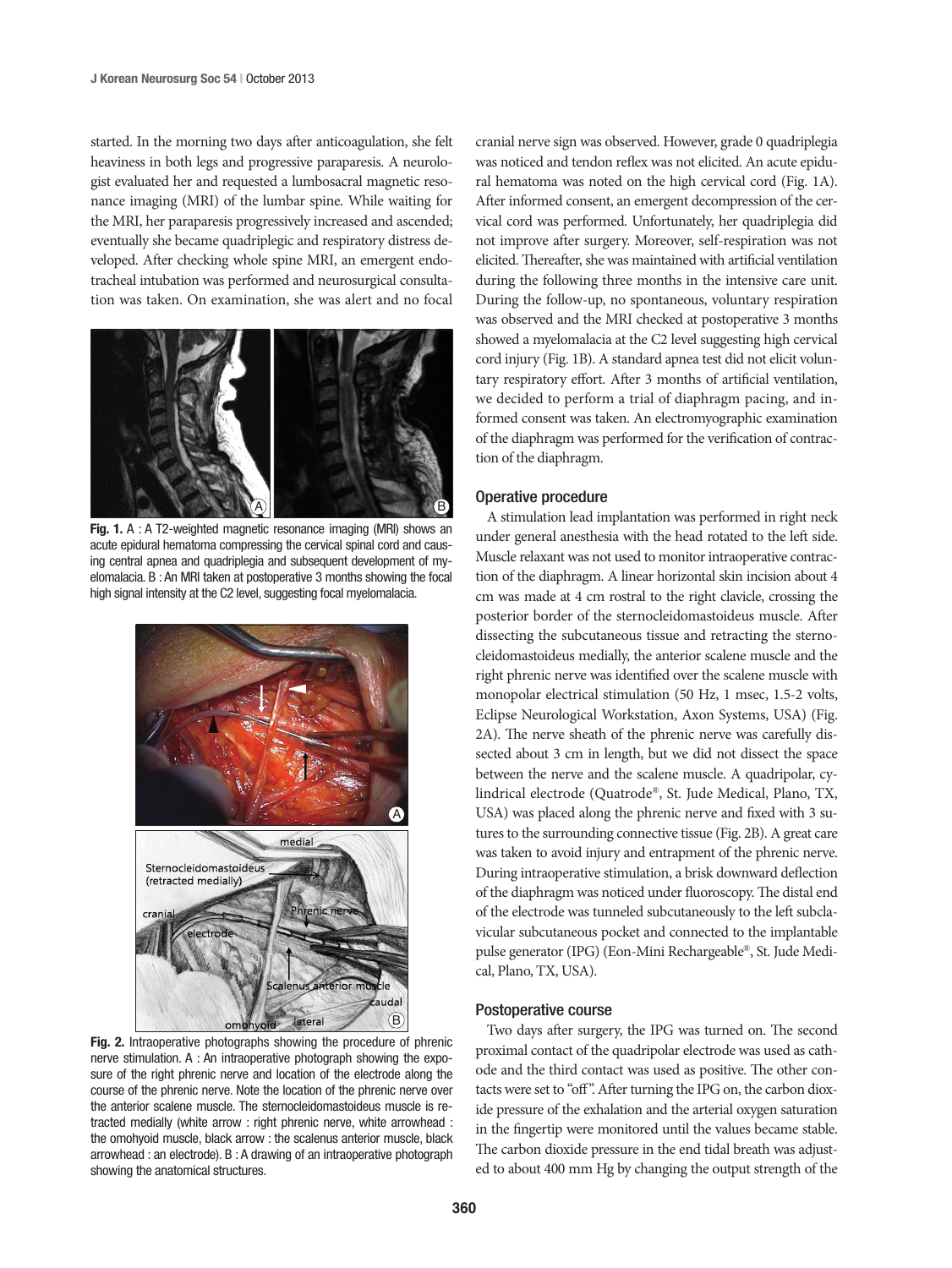IPG. The parameters of chronic stimulation were  $1(-)$ ,  $2(+)$ , 300 µsec, 30 Hz, 2 seconds on with 4 seconds off in cyclic mode. After confirmation of stable end-tidal PCO<sub>2</sub> and SaO<sub>2</sub> levels for more than two hours in the patient's bed, the patient was allowed to ambulate in a wheelchair without mechanical ventilation. The ambulation time was gradually increased up to two hours. However, the weaning time of mechanical ventilation could not be increased more than three hours due to fatigue of breathing chest muscles. She was weaned and could ambulate in the wheelchair for two to three hours in daytime, spending time with her family, and she was dependent on the mechanical ventilator for the rest of the time. At an examination twelve months after the operation, she could ambulate with diaphragm pacing in the wheelchair for two to three hours in daytime. Mild neck discomfort around the electrode implantation site was noticed; however, there was no evidence of granulation or infection during the follow-up. She suffered pneumonia two times after diaphragmatic pacing which was easily controlled with antibiotics during the follow-up.

# **DISCUSSION**

### Diaphragmatic pacing

The history of diaphragm pacing by phrenic nerve stimulation dates back to 1786; Caldani<sup>10)</sup> noted movement of the diaphragm upon electrical stimulation of the phrenic nerve. In 1873, Hefeland<sup>10)</sup> proposed stimulating the phrenic nerve to treat asphyxia neonatorum. Despite its documented success in the resuscitative process, stimulation of the diaphragm to activate the diaphragm was discontinued as a method of artificial ventilation became available. The work of Sarnoff<sup>4)</sup> and his associates was particularly important in the history of diaphragm pacing. They showed that adequate alveolar ventilation, socalled "electrophrenic respiration", could be maintained for at least 52 hours by transcutaneous stimulation of one phrenic nerve in the neck. Long-term, continuous pacing of the conditioned diaphragm as it exists today became possible through the pioneering effort of Glenn et al.<sup>6,7)</sup>. In their report in 1985, 77 patients were treated by diaphragm pacing, followed for at least 5 years; 33 (52%) were paced for 5 to 10 years, and 15 (24%) were paced for 10 to 16 years<sup>10)</sup>. Thus, long-term stimulation of the phrenic nerves to pace the diaphragm is an effective method of ventilator support in selected cases.

Diaphragm pacing is conducted with low frequency electrical stimulation at a slow repetition (respiratory) rate to condition the diaphragm muscle against fatigue and maintain it fatiguefree<sup>6)</sup>. This means that diaphragmatic conditioning is a process by which the fast-contracting fibers (anaerobic, highly glycolytic fibers), which are highly susceptible to get fatigued, are converted to slow-conducting fatigue-resistant fibers (aerobic oxidative fibers), which enable permanent ventilator support using diaphragmatic pacing4,5). Clinical observations of the tolerance of diaphragmatic pacing and spirometric findings during the conditioning period and over more prolonged periods allowed diaphragmatic muscle fatigue to be excluded<sup>1)</sup>.

 Candidates for diaphragm pacing are those with ventilator insufficiency due to malfunction of the respiratory control center in the brain stem (central alveolar hypoventilation) or interruption of the upper motor neurons of the phrenic nerve<sup>6)</sup>. Diseases which destroy or disrupt the upper motor neurons of the phrenic nerve in the brain, such as stroke, tumor, infection, and trauma in the medulla, are amenable to phrenic nerve pacing if the viability and function of the phrenic nerve and diaphragm are proved to be intact. Those patients whose cervical injury is above the C3 level are most likely to benefit from pacing because the nerve roots of C3 to C5 maintain complete integrity of the phrenic nerve proper<sup>3)</sup>. Patients whose cord injury involves any part of the C3 to C5 nerve roots have injury to the phrenic nerve itself, which may interfere with pacing. Those patients with cord injury below the C5 level have an intact and functional phrenic nerve and should be able to respire independently, although this may not be apparent at the time of injury. In this circumstance, a waiting period of approximately 3 months may be needed to delineate the degree of dysfunction more clearly<sup>3)</sup>. Phrenic nerve stimulation serves no purpose in patients without an intact phrenic nerve and functional diaphragm. Accurate assessment of both components is imperative. The viability of the phrenic nerve was explored preoperatively by measuring conduction time using the Davis<sup>2)</sup> and Shaw et al.<sup>11)</sup> technique consisting of transcutaneous stimulation of the phrenic nerve in the neck. Conduction times of 4-12 msec was considered normal; patients having longer conduction times were excluded from surgery. The response to electrical stimulation was evaluated by fluoroscopic or echographic study of diaphragmatic mobility.

# Application of spinal cord stimulator system for diaphragm pacing

The reason we started using the spinal cord stimulator for pain control instead of the commercially available system (Avery laboratories Inc.) was that this equipment was not available in our country and we think this situation is true in many other countries. Furthermore, the feasibility of application of the spinal cord stimulator and brain stimulator in diaphragm pacing has already been reported where the commercial system also was not available<sup>13)</sup>. Indeed, Taira et al.<sup>12)</sup> reported successful application of spinal cord or deep brain stimulators for phrenic nerve stimulation to pace the diaphragm in four patients with chronic hypoventilation. They demonstrated the effectiveness and safety of unilateral (right-sided) phrenic nerve stimulation in patients completely dependent on mechanical ventilation for central apnea due to brain stem injuries.

Diaphragm pacing through implanted electrodes system has been performed through trans-thoracic and cervical approaches<sup>4,12,13)</sup>. Placement of the electrodes for the Avery or Atrotech model is carried out through a limited anterior thoracotomy in